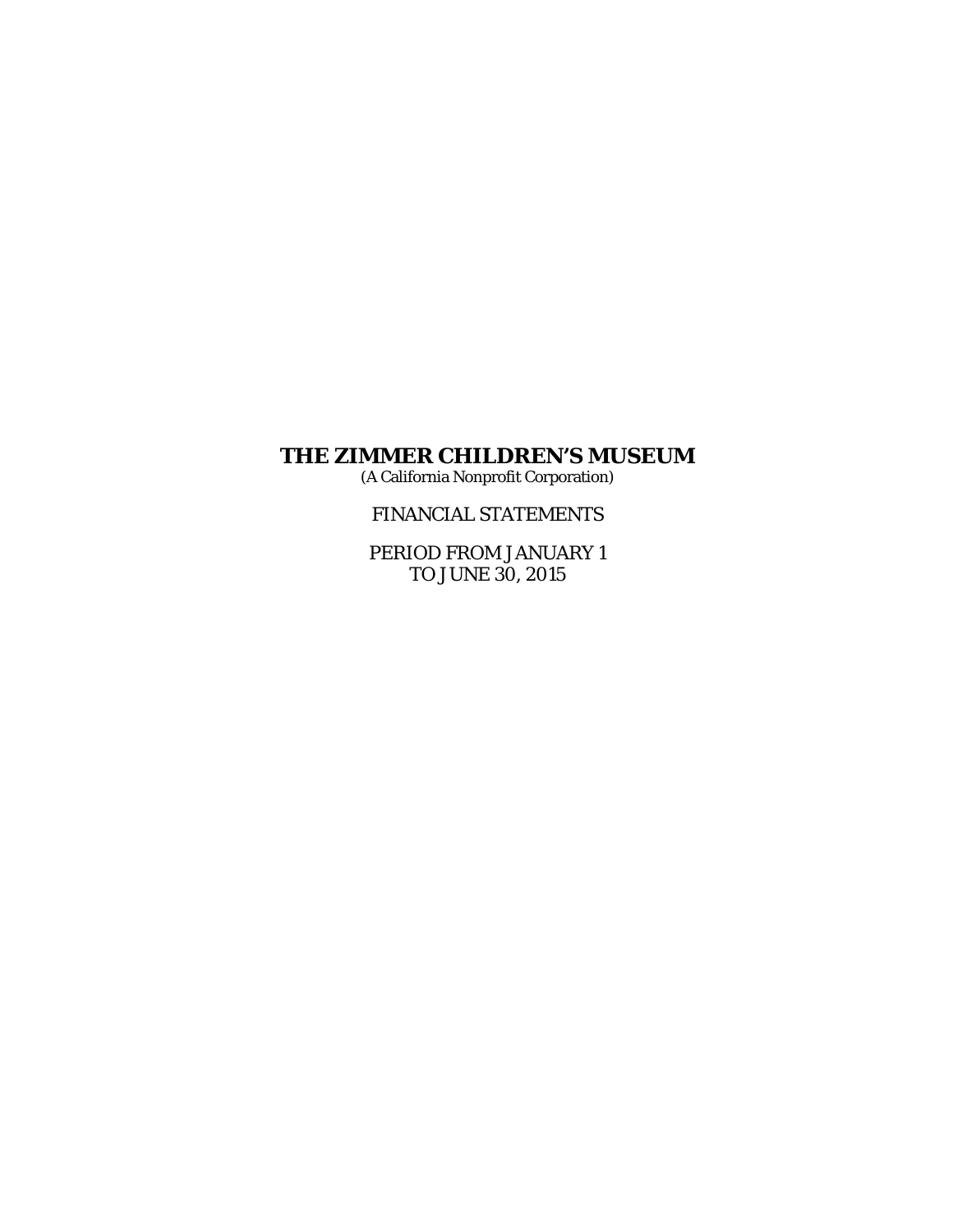(A California Nonprofit Corporation)

# FINANCIAL STATEMENTS

# PERIOD FROM JANUARY 1 TO JUNE 30, 2015

# **CONTENTS**

**Page 2 Page**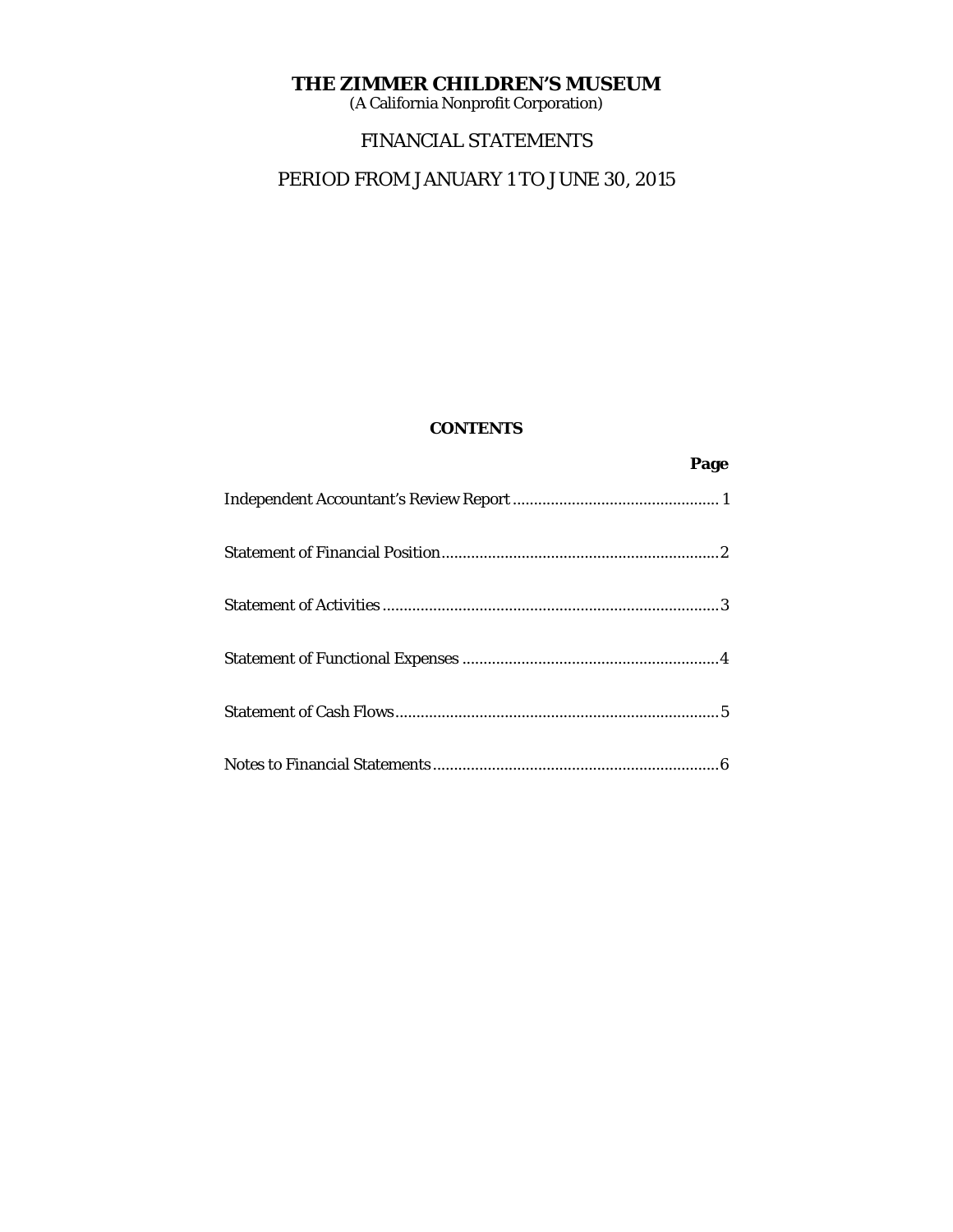# Green 10990 Wilshire Boulevar<br>
Hasson Los Angeles, CA 90024 **Janks**

10990 Wilshire Boulevard 310.873.1600 T<br>16<sup>th</sup> Floor 310.873.6600 F

www.greenhassonjanks.com

# **INDEPENDENT ACCOUNTANT'S REVIEW REPORT**

To the Board of Directors The Zimmer Children's Museum

We have reviewed the accompanying statement of financial position of The Zimmer Children's Museum (a nonprofit organization) (the Museum) for the period from January 1 to June 30, 2015, and the related statements of activities, functional expenses and cash flows for the period then ended. A review includes primarily applying analytical procedures to management's financial data and making inquiries of Museum management. A review is substantially less in scope than an audit, the objective of which is the expression of an opinion regarding the financial statements as a whole. Accordingly, we do not express such an opinion.

Management is responsible for the preparation and fair presentation of the financial statements in accordance with accounting principles generally accepted in the United States of America and for designing, implementing, and maintaining internal control relevant to the preparation and fair presentation of the financial statements.

Our responsibility is to conduct the review in accordance with Statements on Standards for Accounting and Review Services issued by the American Institute of Certified Public Accountants. Those standards require us to perform procedures to obtain limited assurance that there are no material modifications that should be made to the financial statements. We believe that the results of our procedures provide a reasonable basis for our report.

Based on our review, we are not aware of any material modifications that should be made to the accompanying financial statements in order for them to be in conformity with accounting principles generally accepted in the United States of America.

*Green Hasson & Janks LLP* 

August 18, 2015 Los Angeles, California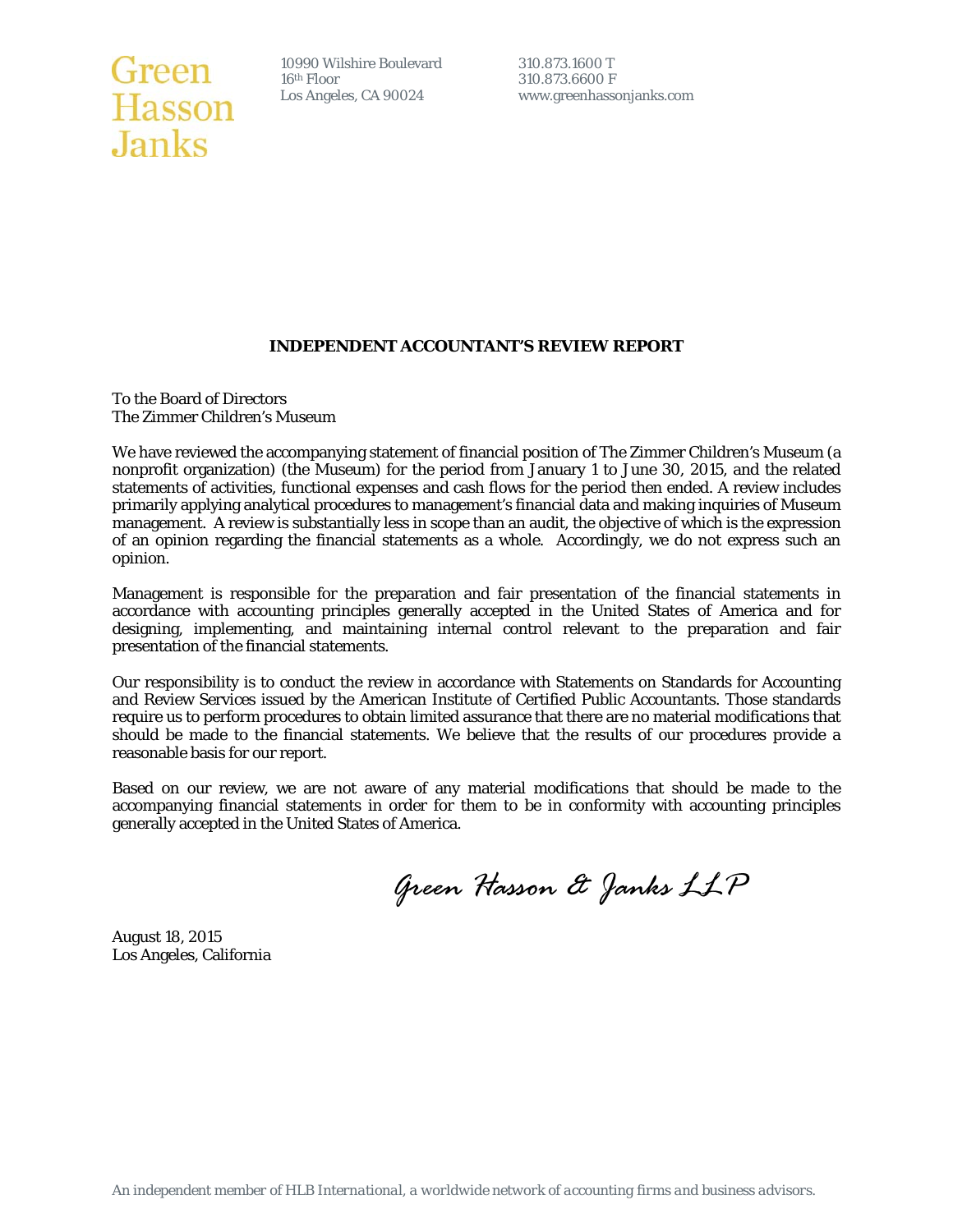(A California Nonprofit Corporation)

# STATEMENT OF FINANCIAL POSITION June 30, 2015

#### **ASSETS**

| Cash<br>Investments<br><b>Contributions Receivable</b><br><b>Prepaid Expenses</b><br>Property and Equipment (Net) | $\mathbf S$ | 58,186<br>539,779<br>27,962<br>29,099<br>149,681 |
|-------------------------------------------------------------------------------------------------------------------|-------------|--------------------------------------------------|
| <b>TOTAL ASSETS</b>                                                                                               | S           | 804,707                                          |
| <b>LIABILITIES AND NET ASSETS</b>                                                                                 |             |                                                  |
| <b>LIABILITIES:</b>                                                                                               |             |                                                  |
| <b>Accounts Payable and Accrued Liabilities</b>                                                                   | Ś           | 44,886                                           |
| <b>Deferred Revenue</b>                                                                                           |             | 89,095                                           |
| <b>Line of Credit</b>                                                                                             |             | 50,000                                           |
| <b>TOTAL LIABILITIES</b>                                                                                          |             | 183,981                                          |
| <b>NET ASSETS:</b>                                                                                                |             |                                                  |
| Unrestricted:                                                                                                     |             |                                                  |
| Undesignated                                                                                                      |             | 80,947                                           |
| <b>Board Designated</b>                                                                                           |             | 539,779                                          |
| <b>TOTAL UNRESTRICTED NET ASSETS</b>                                                                              |             | 620,726                                          |
| <b>TOTAL LIABILITIES AND NET ASSETS</b>                                                                           | \$          | 804,707                                          |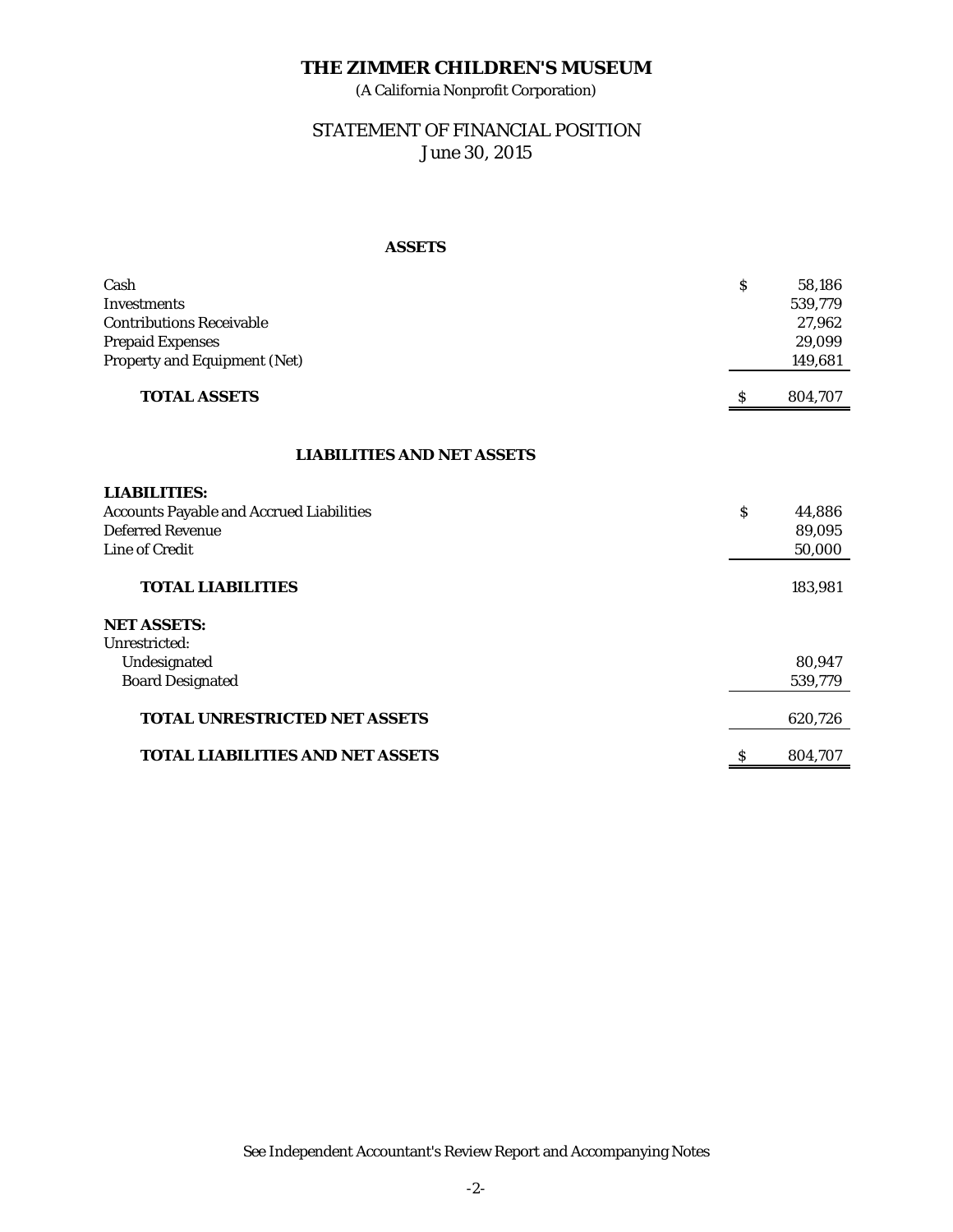(A California Nonprofit Corporation)

# STATEMENT OF ACTIVITIES Period from January 1 to June 30, 2015

|                                                  | <b>Temporarily</b>        |              |               |                           |              |
|--------------------------------------------------|---------------------------|--------------|---------------|---------------------------|--------------|
|                                                  |                           | Unrestricted |               | <b>Restricted</b>         | <b>Total</b> |
| <b>REVENUE AND SUPPORT:</b>                      |                           |              |               |                           |              |
| Contributions                                    | $\mathbf S$               | 130,694      | $\mathcal{S}$ | $\mathsf{\hat{S}}$        | 130,694      |
| <b>Government Grants and Contracts</b>           |                           | 9,450        |               |                           | 9,450        |
| <b>Foundation and Corporate Grants</b>           |                           | 182,300      |               |                           | 182,300      |
| <b>Fees for Service</b>                          |                           | 289,961      |               |                           | 289,961      |
| <b>Membership Income</b>                         |                           | 83,029       |               |                           | 83,029       |
| <b>Special Events (Net of Costs of Direct</b>    |                           |              |               |                           |              |
| Donor Benefits of \$39,340)                      |                           | 102,574      |               |                           | 102,574      |
| <b>Allocation from Jewish Federation Council</b> |                           | 189,000      |               |                           | 189,000      |
| <b>Investment Income (Net)</b>                   |                           | 2,944        |               |                           | 2,944        |
| <b>Net Assets Released from</b>                  |                           |              |               |                           |              |
| <b>Time Restrictions</b>                         |                           | 50,000       |               | (50,000)                  |              |
| <b>TOTAL REVENUE AND SUPPORT</b>                 |                           | 1,039,952    |               | (50,000)                  | 989,952      |
| <b>EXPENSES:</b>                                 |                           |              |               |                           |              |
| <b>Program Services:</b>                         |                           |              |               |                           |              |
| <b>Museum</b>                                    |                           | 550,170      |               |                           | 550,170      |
| youTHink                                         |                           | 366,726      |               |                           | 366,726      |
| <b>TOTAL PROGRAM SERVICES</b>                    |                           | 916,896      |               |                           | 916,896      |
| <b>Supporting Services:</b>                      |                           |              |               |                           |              |
| <b>Management and General</b>                    |                           | 211,602      |               |                           | 211,602      |
| Fundraising                                      |                           | 97,441       |               |                           | 97,441       |
| <b>TOTAL SUPPORTING SERVICES</b>                 |                           | 309,043      |               |                           | 309,043      |
| <b>TOTAL EXPENSES</b>                            |                           | 1,225,939    |               |                           | 1,225,939    |
| <b>CHANGE IN NET ASSETS</b>                      |                           | (185, 987)   |               | (50,000)                  | (235, 987)   |
| Net Assets - Beginning of Period                 |                           | 806,713      |               | 50,000                    | 856,713      |
| <b>NET ASSETS - END OF PERIOD</b>                | $\boldsymbol{\mathsf{S}}$ | 620,726      | $\mathcal{S}$ | $\boldsymbol{\mathsf{S}}$ | 620,726      |

See Independent Accountant's Review Report and Accompanying Notes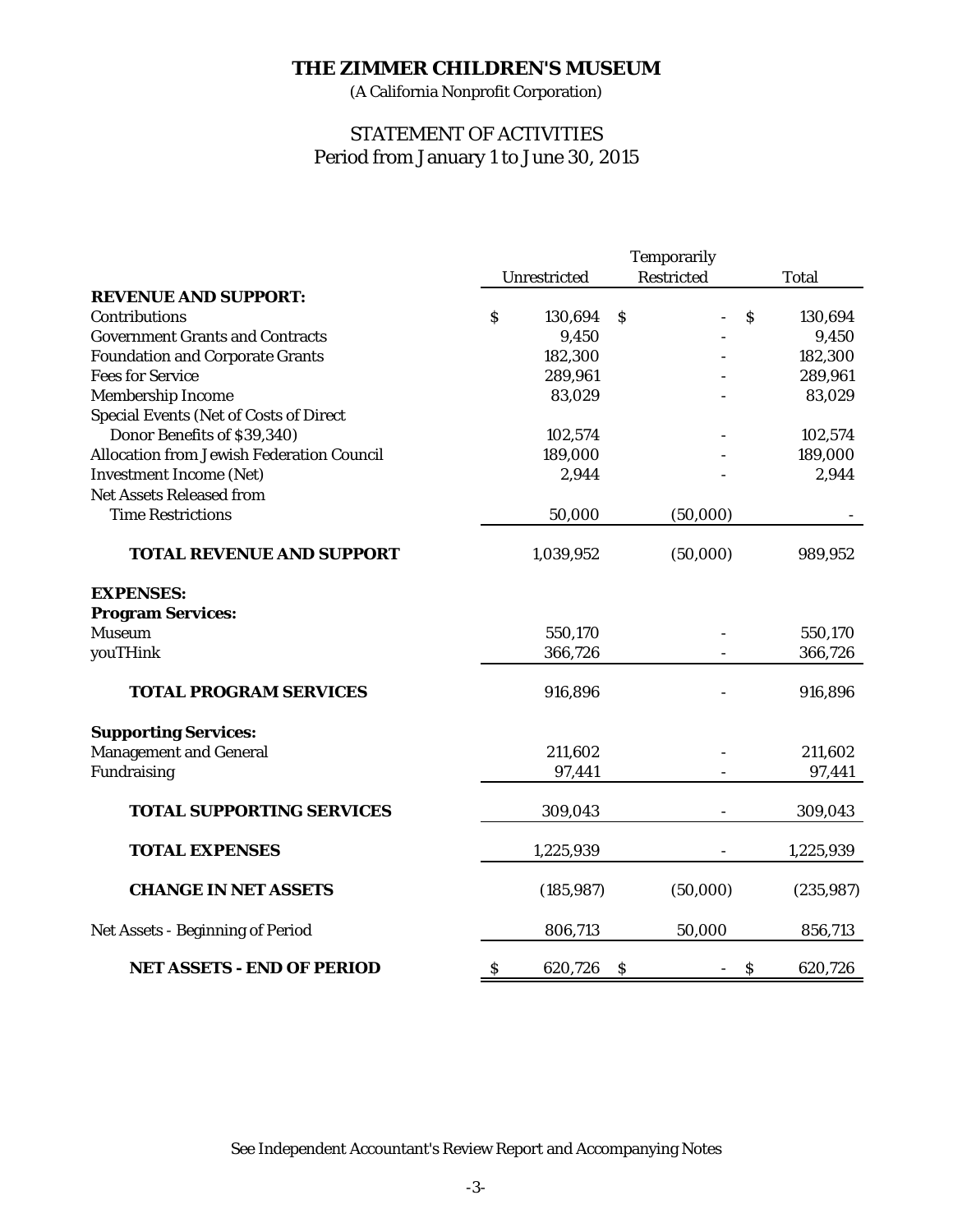(A California Nonprofit Corporation)

# STATEMENT OF FUNCTIONAL EXPENSES Period from January 1 to June 30, 2015

|                                                 | <b>Program Services</b> |          |              |          | <b>Support Services</b> |                 |     |             |                      |             |     |                 |     |           |
|-------------------------------------------------|-------------------------|----------|--------------|----------|-------------------------|-----------------|-----|-------------|----------------------|-------------|-----|-----------------|-----|-----------|
|                                                 | <b>Museum</b>           |          | youTHink     |          | <b>Total Program</b>    | Management      |     |             | <b>Total Support</b> |             |     |                 |     |           |
|                                                 |                         | Programs |              | Programs |                         | <b>Services</b> |     | and General |                      | Fundraising |     | <b>Services</b> |     | Total     |
| Payroll                                         | \$                      | 214,196  | <sub>S</sub> | 193,745  | <sub>S</sub>            | 407,941         | \$. | 133,375     | -S                   | 62,339      | - S | 195,714         | \$. | 603,655   |
| <b>Payroll Taxes and</b>                        |                         |          |              |          |                         |                 |     |             |                      |             |     |                 |     |           |
| <b>Employee Benefits</b>                        |                         | 69,833   |              | 65,202   |                         | 135,035         |     | 36,113      |                      | 12,224      |     | 48,337          |     | 183,372   |
| <b>TOTAL PERSONNEL COSTS</b>                    |                         | 284,029  |              | 258,947  |                         | 542,976         |     | 169,488     |                      | 74,563      |     | 244,051         |     | 787,027   |
| <b>Bank Fees</b>                                |                         | 6,645    |              | 6,010    |                         | 12,655          |     | 4,137       |                      | 1,934       |     | 6,071           |     | 18,726    |
| Depreciation                                    |                         | 12,504   |              | 11,310   |                         | 23,814          |     | 7,786       |                      | 3,639       |     | 11,425          |     | 35,239    |
| <b>Direct Program Expenses</b>                  |                         | 92,235   |              | 43,318   |                         | 135,553         |     |             |                      |             |     |                 |     | 135,553   |
| Equipment                                       |                         | 977      |              | 884      |                         | 1,861           |     | 608         |                      | 284         |     | 892             |     | 2,753     |
| Insurance                                       |                         | 1,421    |              | 1,286    |                         | 2,707           |     | 885         |                      | 414         |     | 1,299           |     | 4,006     |
| <b>Miscellaneous</b>                            |                         | 318      |              | 284      |                         | 602             |     | 195         |                      | 91          |     | 286             |     | 888       |
| <b>Office Supplies</b>                          |                         | 2,959    |              | 2,676    |                         | 5,635           |     | 1,842       |                      | 861         |     | 2,703           |     | 8,338     |
| Postage                                         |                         | 597      |              | 540      |                         | 1,137           |     | 372         |                      | 174         |     | 546             |     | 1,683     |
| Printing                                        |                         | 230      |              | 208      |                         | 438             |     | 143         |                      | 67          |     | 210             |     | 648       |
| <b>Professional Fees</b>                        |                         | 5,852    |              | 23,384   |                         | 29,236          |     | 16,098      |                      | 7,524       |     | 23,622          |     | 52,858    |
| <b>Rent and Occupancy</b>                       |                         | 135,892  |              | 11,990   |                         | 147,882         |     | 5,995       |                      | 5,995       |     | 11,990          |     | 159,872   |
| <b>Staff Training</b>                           |                         | 79       |              | 72       |                         | 151             |     | 49          |                      | 23          |     | 72              |     | 223       |
| Telephone                                       |                         | 4,123    |              | 3,729    |                         | 7,852           |     | 2,567       |                      | 1,200       |     | 3,767           |     | 11,619    |
| <b>Travel and Meetings</b>                      |                         | 2,309    |              | 2,088    |                         | 4,397           |     | 1,437       |                      | 672         |     | 2,109           |     | 6,506     |
| <b>TOTAL 2015 FUNCTIONAL</b><br><b>EXPENSES</b> | \$.                     | 550,170  | -S           | 366,726  | <sub>S</sub>            | 916,896         | \$. | 211,602 \$  |                      | 97,441      | - S | 309,043         | S   | 1,225,939 |

See Independent Accountant's Review Report and Accompanying Notes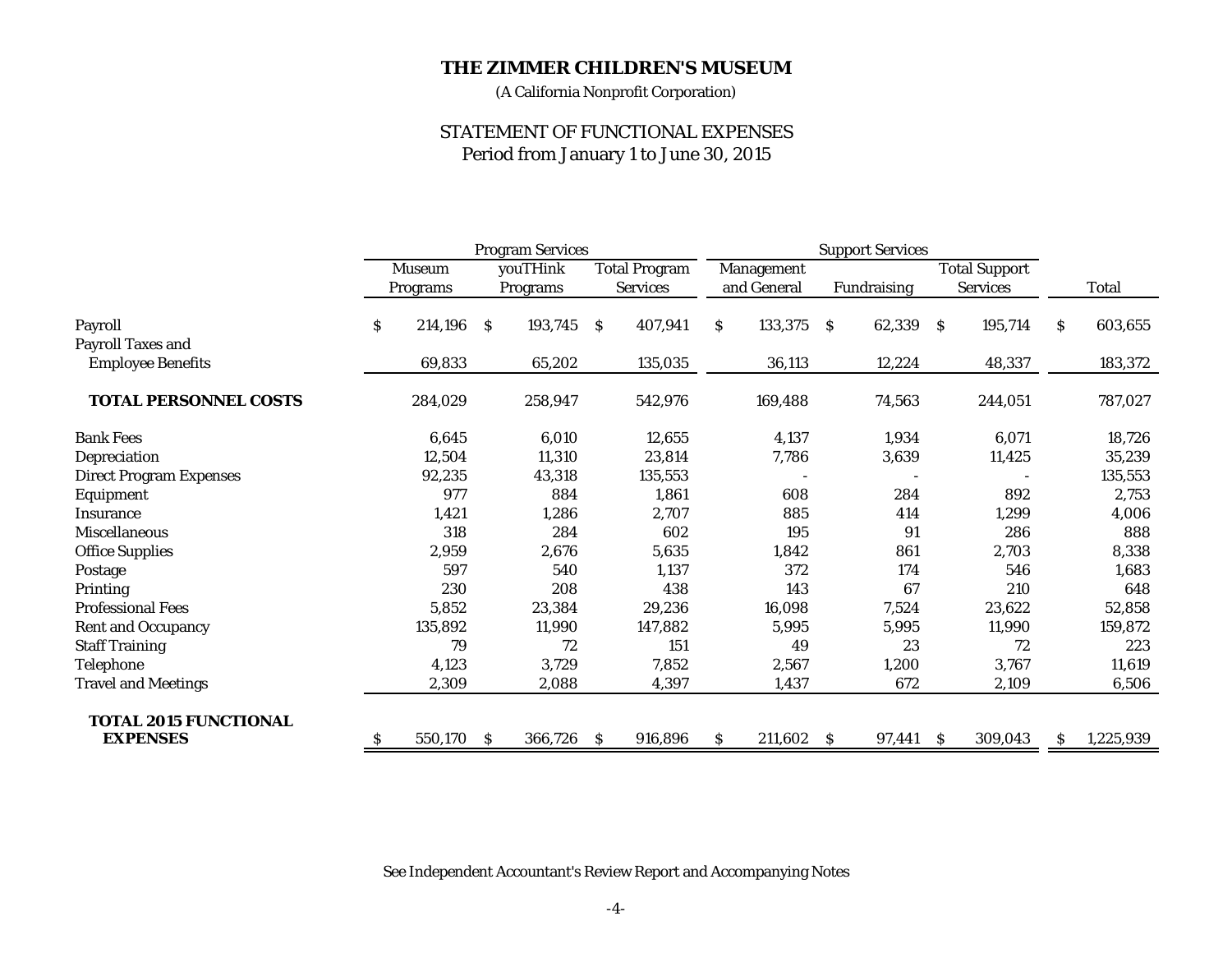(A California Nonprofit Corporation)

# Period from January 1 to June 30, 2015 STATEMENT OF CASH FLOWS

| <b>CASH FLOWS FROM OPERATING ACTIVITIES:</b>     |              |            |
|--------------------------------------------------|--------------|------------|
| <b>Change in Net Assets</b>                      | $\mathsf{S}$ | (235, 987) |
| Adjustments to Reconcile Change in Net Assets to |              |            |
| Net Cash Used In Operating Activities:           |              |            |
| Depreciation                                     |              | 35,239     |
| <b>Net Realized and Unrealized</b>               |              |            |
| <b>Loss on Investments</b>                       |              | 6,435      |
| Decrease (Increase) in:                          |              |            |
| <b>Grants Receivable</b>                         |              | 9,650      |
| <b>Contributions Receivable</b>                  |              | 105,252    |
| <b>Prepaid Expenses</b>                          |              | (11,098)   |
| (Decrease) Increase in:                          |              |            |
| <b>Accounts Payable and Accrued Liabilities</b>  |              | (25, 472)  |
| <b>Deferred Revenue</b>                          |              | 23,609     |
| <b>NET CASH USED IN OPERATING ACTIVITIES</b>     |              | (92, 372)  |
| <b>CASH FLOWS USED IN INVESTING ACTIVITIES:</b>  |              |            |
| <b>Reinvested Interest and Dividends</b>         |              | (9,379)    |
| <b>Purchase of Property and Equipment</b>        |              | (2,209)    |
| <b>NET CASH USED IN INVESTING ACTIVITIES</b>     |              | (11, 588)  |
| <b>NET DECREASE IN CASH</b>                      |              | (103, 960) |
| <b>Cash - Beginning of Period</b>                |              | 162,146    |
| <b>CASH - END OF PERIOD</b>                      | S            | 58,186     |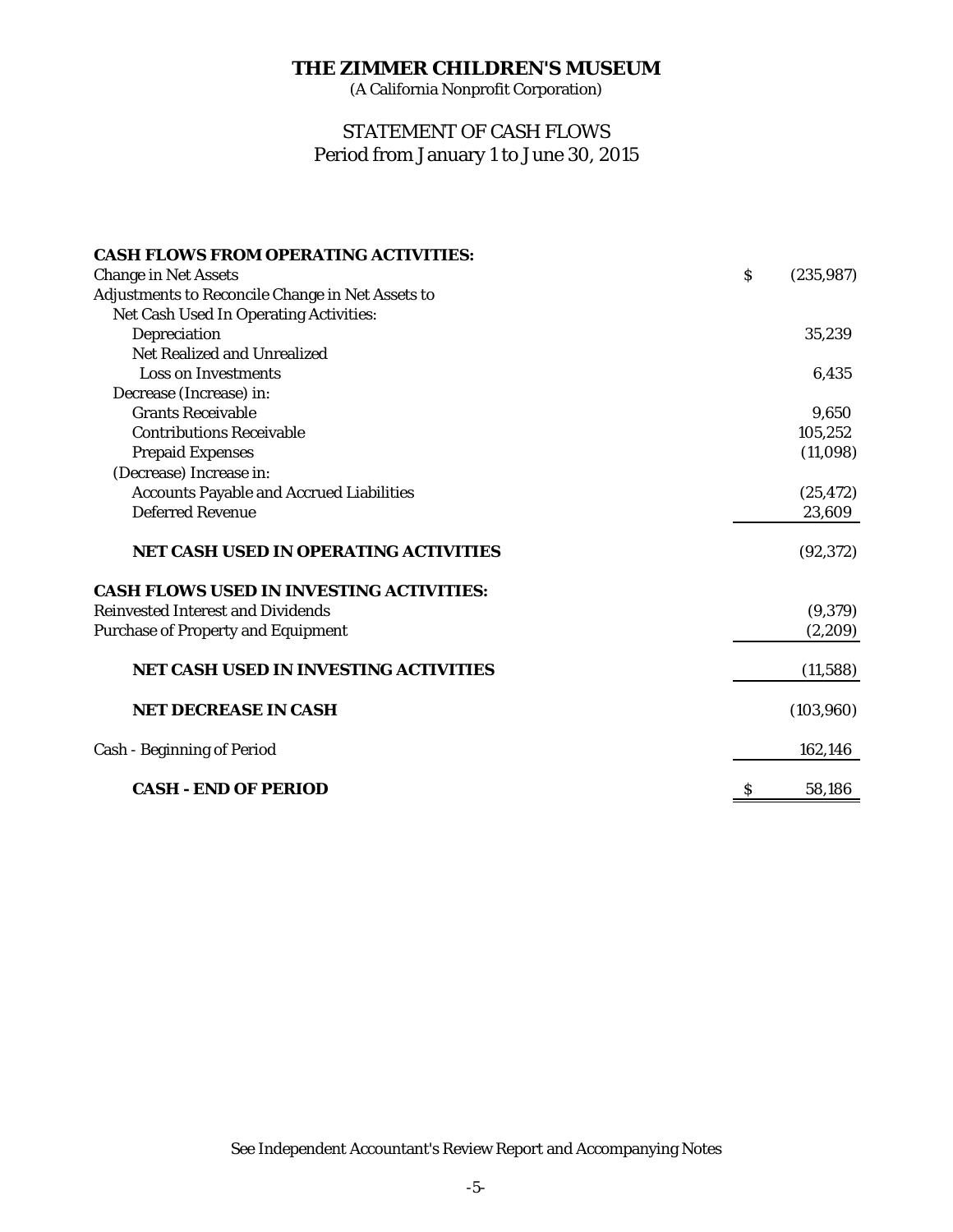(A California Nonprofit Corporation)

# NOTES TO FINANCIAL STATEMENTS June 30, 2015

## **NOTE 1 - ORGANIZATION**

The Zimmer Children's Museum (the Museum), a California nonprofit corporation, operates the *Zimmer Children's Museum* and *youTHink* in Los Angeles, California. The Museum incorporates community values and ethics to teach children and their families about making a difference in their homes and in the world. The Museum promotes community responsibility and cultural sensitivity by highlighting the concepts of respect for others, generosity of heart, helping those in need, accepting differences and celebrating uniqueness. Through its on-site activities and public school-based *youTHink* programs, the Museum reaches broad audiences and is a venue for visitors of varied backgrounds to discover shared ideals.

The Museum is an affiliated agency of the Jewish Federation Council of Greater Los Angeles (JFC). The accompanying financial statements exclude the accounts of JFC and any other organization affiliated with JFC, as the organizations operate independently and none of the assets of any organization are used to finance the operations of the other organizations. JFC provides certain services to the Museum including administration of the pension and other employee benefit plans, and obtaining general and liability insurance. The Museum reimburses JFC for the costs of these services on a monthly basis. The Museum received an allocation from JFC of \$189,000 for the period from January 1 to June 30, 2015.

## **NOTE 2 - SUMMARY OF SIGNIFICANT ACCOUNTING POLICIES**

#### **(a) BASIS OF PRESENTATION**

 The accompanying financial statements have been prepared on the accrual basis of accounting.

## **(b) ACCOUNTING**

 To ensure observance of certain constraints and restrictions placed on the use of resources, the accounts of the Museum are maintained in accordance with the principles of net assets accounting. This is the procedure by which resources for various purposes are classified for accounting and reporting purposes into net asset classes that are in accordance with specified activities or objectives. Accordingly, all financial transactions have been recorded and reported by net asset class as follows:

- **Unrestricted-Undesignated.** These generally result from revenues generated by receiving unrestricted contributions, providing services, and receiving income from investments less expenses incurred in providing program related services, raising contributions, and performing administrative functions. The Museum has \$80,947 of unrestricted undesignated net assets at June 30, 2015.
- **Unrestricted-Board Designated.** These are comprised of resources which the Board of Directors has designated for investment purposes to be maintained as reserves for future use to fund the general operations of the Museum with prior approval from the Board of Directors. Accordingly, these amounts are shown as Board designated net assets. The balance at June 30, 2015 was \$539,779.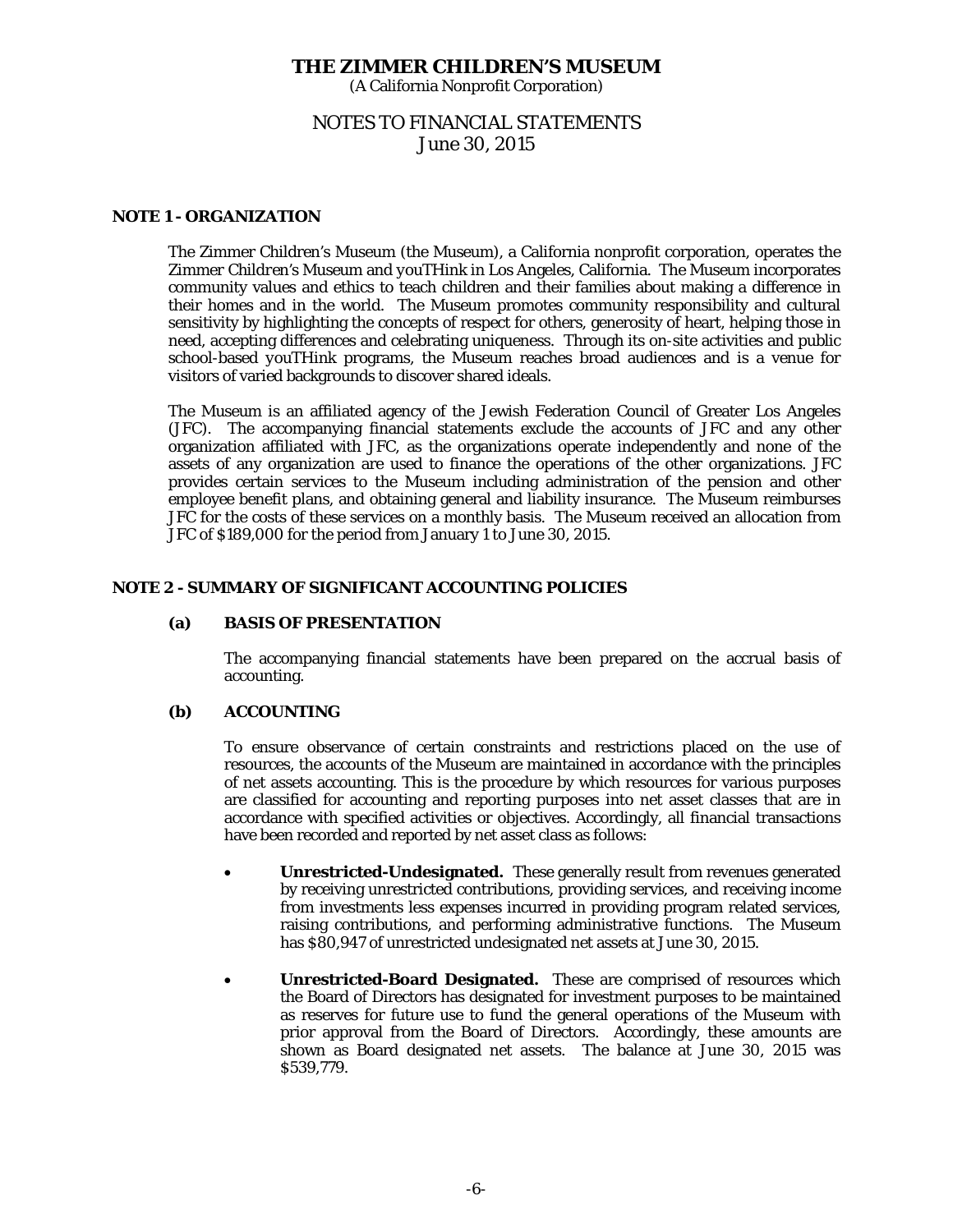(A California Nonprofit Corporation)

# NOTES TO FINANCIAL STATEMENTS June 30, 2015

## **NOTE 2 - SUMMARY OF SIGNIFICANT ACCOUNTING POLICIES** (continued)

# **(b) ACCOUNTING** (continued)

- **Temporarily Restricted.** The Museum reports gifts of cash and other assets as temporarily restricted support if they are received with donor stipulations that limit the use of the donated assets. When a donor restriction expires, that is, when a stipulated time restriction ends or the purpose of the restriction is accomplished, temporarily restricted net assets are reclassified to unrestricted net assets and reported in the statement of activities as net assets released from purpose or time restrictions. Donor restricted contributions whose restrictions have been met in the same reporting period are reported as unrestricted support in the statement of activities. The Museum has no temporarily restricted net assets at June 30, 2015.
- **Permanently Restricted.** These net assets are received from donors who stipulate that resources are to be maintained permanently, but permit the Museum to expend all of the income (or other economic benefits) derived from the donated assets. The Museum has no permanently restricted net assets at June 30, 2015.

## **(c) CASH**

The Museum maintains its cash in bank deposit accounts, which, at times, may exceed federally insured limits. The Museum has not experienced any losses in such accounts. The Museum believes it is not exposed to any significant credit risk on cash.

## **(d) INVESTMENTS**

Investments in cash equivalents, equity and debt securities with readily determinable market values are reported at fair value. The fair value of investments is valued at the closing price on the last business day of the fiscal year. Securities are generally held in custodial investment accounts administered by financial institutions.

Investment purchases and sales are accounted for on a trade-date basis. Interest and dividend income is recorded when earned. Gains or losses (including investments bought, sold, and held during the year), and interest and dividend income are reflected in the statement of activities as increases or decreases in unrestricted net assets unless their use is restricted by donor stipulations or by law.

Investment securities, in general, are exposed to various risks, such as interest rate, credit, and overall market volatility. Due to the level of risk associated with certain longterm investments, it is reasonably possible that changes in the values of these investments will occur in the near term and that such changes could materially affect the amounts reported in the statement of financial position.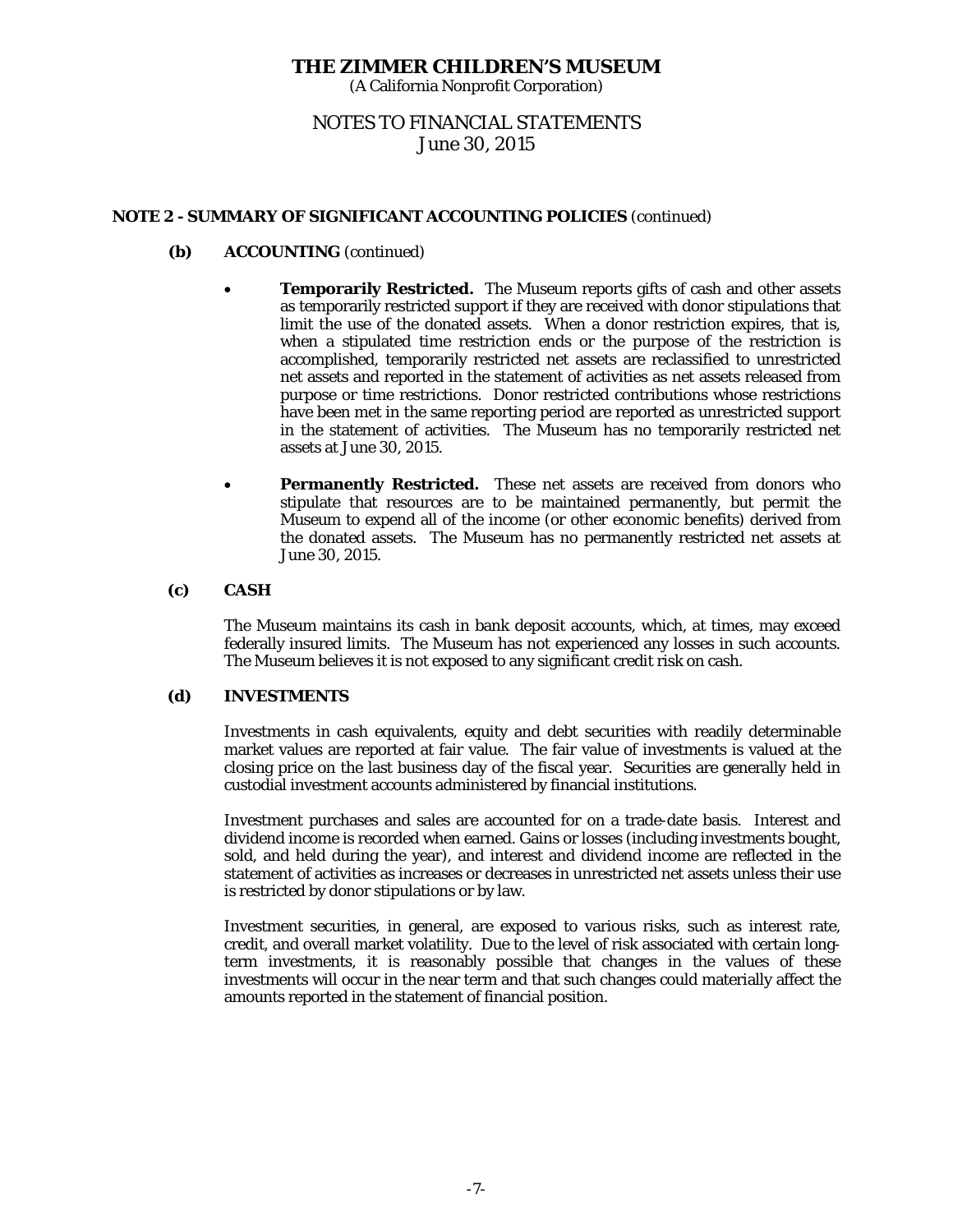(A California Nonprofit Corporation)

# NOTES TO FINANCIAL STATEMENTS June 30, 2015

## **NOTE 2 - SUMMARY OF SIGNIFICANT ACCOUNTING POLICIES** (continued)

#### **(e) CONTRIBUTIONS AND CONTRIBUTIONS RECEIVABLE**

Unconditional contributions, including pledges, are recorded at fair value and are recognized as revenue in the period received. The Museum reports unconditional contributions as restricted support if such contributions are received with donor stipulations that limit the use of the donated assets. Conditional promises to give are not included as support until such time as the conditions are substantially met.

As of June 30, 2015, the Museum evaluated the collectability of contributions receivable and determined that an allowance for uncollectible contributions receivable was not deemed necessary.

#### **(f) PROPERTY AND EQUIPMENT**

Property and equipment are recorded at cost if purchased or at fair value at the date of donation if donated. Property and equipment are capitalized if the cost of the asset is greater than or equal to \$500 and the useful life is greater than one year. Depreciation is computed on the straight-line basis over the estimated useful lives of the property and equipment as follows:

| <b>Museum Exhibits</b>           | 7 Years |
|----------------------------------|---------|
| <b>Furniture and Equipment</b>   | 5 Years |
| <b>Computers and Information</b> |         |
| <b>Technology Equipment</b>      | 3 Years |

Expenditures for maintenance and repairs are charged to operations as incurred while renewals and betterments are capitalized.

## **(g) LONG-LIVED ASSETS**

The Museum reviews the carrying value of its long-lived assets for possible impairment whenever events or changes in circumstances indicate that the book value of the assets may not be recoverable. An impairment loss is recognized when the sum of the undiscounted future cash flows is less than the carrying amount of the asset, in which case a write-down is recorded to reduce the related asset to its estimated fair value. No impairment losses were recognized during the period from January 1 to June 30, 2015.

# **(h) DEFERRED REVENUE**

Deferred revenue includes funds received, in advance, for membership dues, special event fees and conditional grants. Membership dues are recognized as income over the period of the membership while special event fees and conditional grants are deferred and recognized as income in the period in which the related services are performed.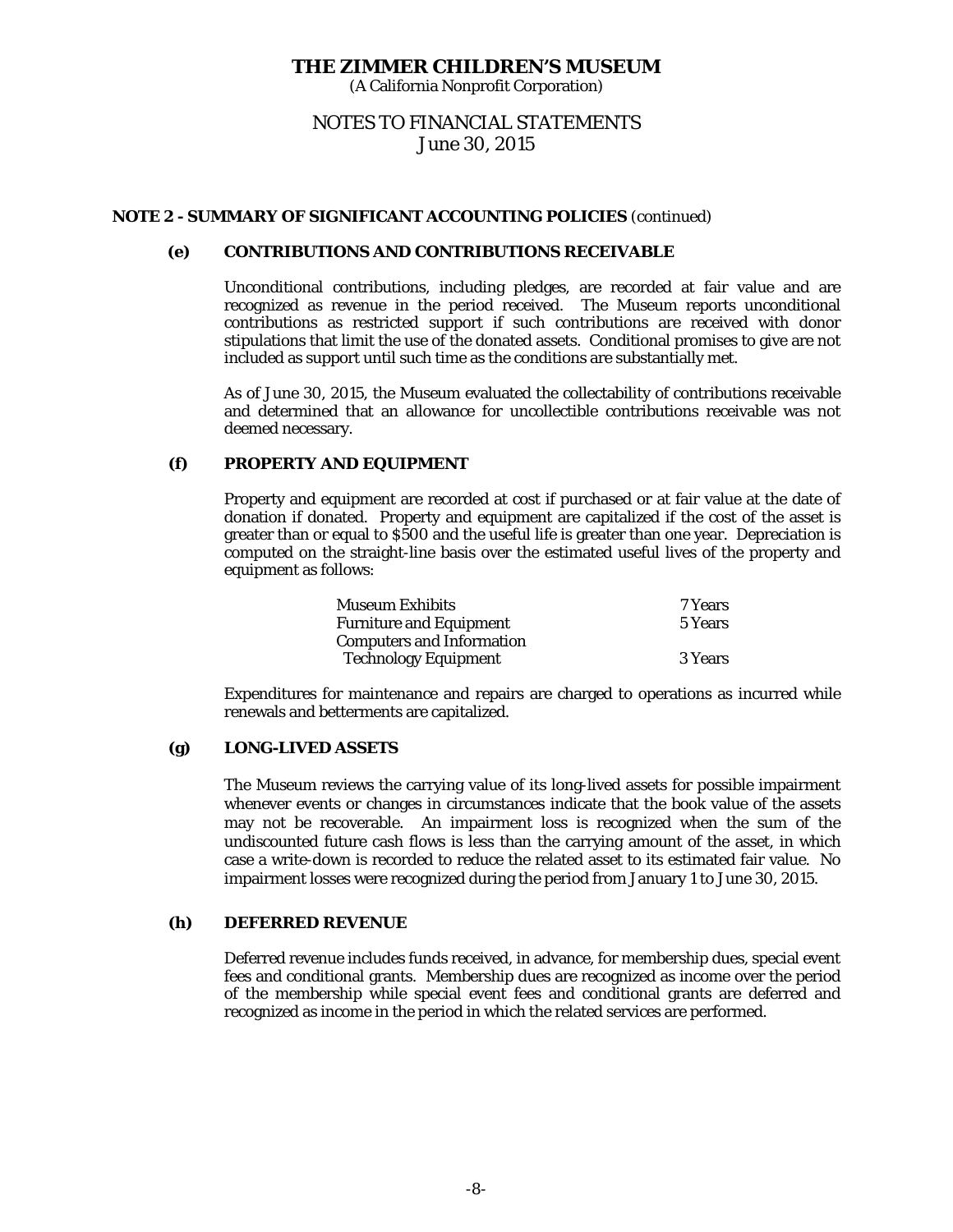(A California Nonprofit Corporation)

# NOTES TO FINANCIAL STATEMENTS June 30, 2015

## **NOTE 2 - SUMMARY OF SIGNIFICANT ACCOUNTING POLICIES** (continued)

#### **(i) GOVERNMENT GRANTS AND CONTRACTS**

The Museum recognizes revenue to the extent of eligible costs incurred up to the maximum subcontract or grant amount.

#### **(j) CONTRIBUTED GOODS AND SERVICES**

Contributions of donated noncash assets are recorded at fair value in the period received. Contributions of donated services are recognized if the services received (a) create or enhance long-lived assets, or (b) require specialized skills provided by individuals possessing those skills, and would typically need to be purchased if not provided by donation. For the period from January 1 to June 30, 2015, the Museum received in-kind donations of goods and services (Refer to Note 10).

#### **(k) INCOME TAXES**

The Museum is exempt from taxation under Internal Revenue Code Section 501(c)(3) and California Revenue and Taxation Code Section 23701(d).

#### **(l) FUNCTIONAL ALLOCATION OF EXPENSES**

The costs of providing the Museum's programs and other activities have been presented in the statement of functional expenses. During the period from January 1 to June 30, 2015, such costs are accumulated into separate groupings as either direct or indirect. Indirect or shared costs are allocated among program and support services by a method that best measures the relative degree of benefit. Allocations are based on management's estimate of the benefit derived from costs as they relate to each activity. Rent and depreciation are based on square footage. Other shared costs are based on employee salaries per department.

#### **(m) USE OF ESTIMATES**

The preparation of financial statements in conformity with accounting principles generally accepted in the United States of America requires management to make estimates and assumptions that affect reported amounts of assets, liabilities, revenues and expenses as of the date and for the period presented. Actual results could differ from those estimates.

## **(n) SUBSEQUENT EVENTS**

The Museum has evaluated events and transactions occurring subsequent to the statement of financial position date of June 30, 2015 for items that should potentially be recognized or disclosed in these financial statements. The evaluation was conducted through August 18, 2015, the date these financial statements were available to be issued. No such material events or transactions were noted to have occurred.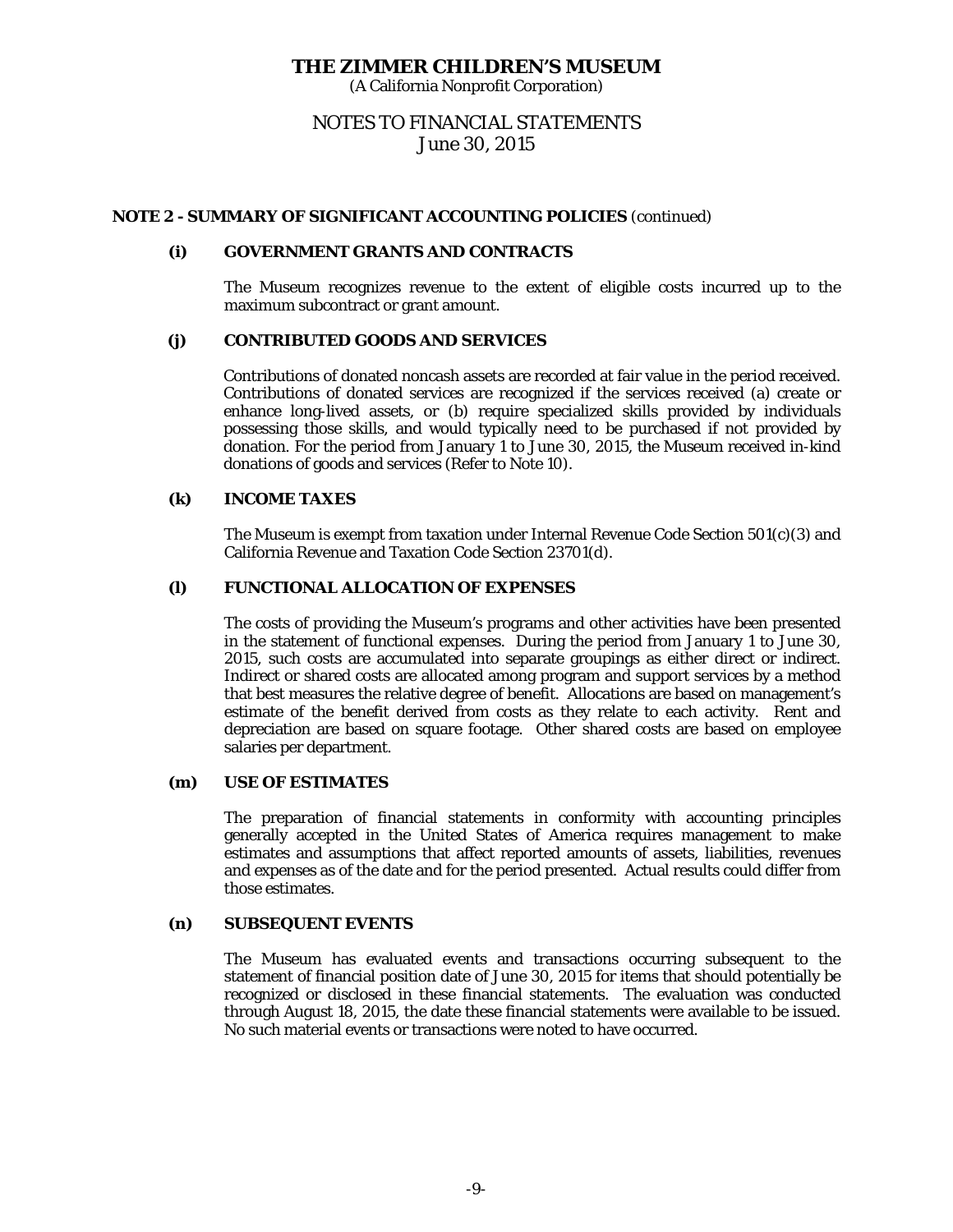(A California Nonprofit Corporation)

# NOTES TO FINANCIAL STATEMENTS June 30, 2015

# **NOTE 3 - INVESTMENTS**

 The Museum has implemented accounting standards which define fair value for those assets (and liabilities) that are re-measured and reported at fair value at each reporting period. This standard establishes a single authoritative definition of fair value, sets out a framework for measuring fair value based on inputs used, and requires additional disclosures about fair value measurements. This standard applies to fair value measurements already required or permitted by existing standards.

 In general, fair values determined by Level 1 inputs utilize quoted prices (unadjusted) in active markets for identical assets (or liabilities). Fair values determined by Level 2 inputs utilize data points that are observable such as quoted prices, interest rates and yield curves. Fair values determined by Level 3 inputs are unobservable data points for the asset (or liability) and include situations where there is little, if any, market activity for the asset (or liability).

The following table presents information about the Museum's assets that are measured at fair value on a recurring basis at June 30, 2015 and indicates the fair value hierarchy of the valuation techniques utilized to determine such fair value:

|                                             | <b>Fair Value Measurements Using</b> |                                              |   |                                                                                                           |    |                                                                         |                                                    |  |
|---------------------------------------------|--------------------------------------|----------------------------------------------|---|-----------------------------------------------------------------------------------------------------------|----|-------------------------------------------------------------------------|----------------------------------------------------|--|
|                                             |                                      | Period from<br>January 1 to<br>June 30, 2015 |   | <b>Quoted Prices</b><br>in Active<br><b>Markets for</b><br><b>Identical</b><br><b>Assets</b><br>(Level 1) |    | Significant<br><b>Other</b><br><b>Observable</b><br>Inputs<br>(Level 2) | Significant<br>Unobservable<br>Inputs<br>(Level 3) |  |
| <b>Cash Equivalents</b>                     | \$                                   | 8,198                                        | S | 8,198                                                                                                     | \$ |                                                                         | \$                                                 |  |
| <b>Mutual Funds:</b>                        |                                      |                                              |   |                                                                                                           |    |                                                                         |                                                    |  |
| <b>Managed Futures</b>                      |                                      | 27,029                                       |   | 27,029                                                                                                    |    |                                                                         |                                                    |  |
| <b>Real Estate</b>                          |                                      | 16,496                                       |   | 16,496                                                                                                    |    |                                                                         |                                                    |  |
| Mid-Cap Blend                               |                                      | 39,406                                       |   | 39,406                                                                                                    |    |                                                                         |                                                    |  |
| Mid-Cap Growth                              |                                      | 23,139                                       |   | 23,139                                                                                                    |    |                                                                         |                                                    |  |
| Large Growth                                |                                      | 98,309                                       |   | 98,309                                                                                                    |    |                                                                         |                                                    |  |
| <b>Foreign Large Growth</b>                 |                                      | 21,442                                       |   | 21,442                                                                                                    |    |                                                                         |                                                    |  |
| <b>Foreign Large Blend</b><br><b>Bonds:</b> |                                      | 119,944                                      |   | 119,944                                                                                                   |    |                                                                         |                                                    |  |
| High Yield Bond                             |                                      | 62,995                                       |   | 62,995                                                                                                    |    |                                                                         |                                                    |  |
| <b>Intermediate Term Bond</b>               |                                      | 95,903                                       |   |                                                                                                           |    |                                                                         |                                                    |  |
| <b>Nontraditional Bond</b>                  |                                      |                                              |   | 95,903                                                                                                    |    |                                                                         |                                                    |  |
|                                             |                                      | 26,918                                       |   | 26,918                                                                                                    |    |                                                                         |                                                    |  |
| <b>TOTAL INVESTMENTS</b>                    | \$                                   | 539,779                                      | S | 539,779                                                                                                   | \$ |                                                                         | S                                                  |  |

The fair values of mutual funds and debt securities within Level 1 inputs were obtained based on quoted market prices at the closing of the last business day of the fiscal period.

Net investment income consists of the following for the period from January 1 to June 30, 2015:

| <b>Interest and Dividends</b><br>Net Realized and Unrealized Loss |  | 9.379<br>(6, 435) |
|-------------------------------------------------------------------|--|-------------------|
| NET INVESTMENT INCOME                                             |  | 2.944             |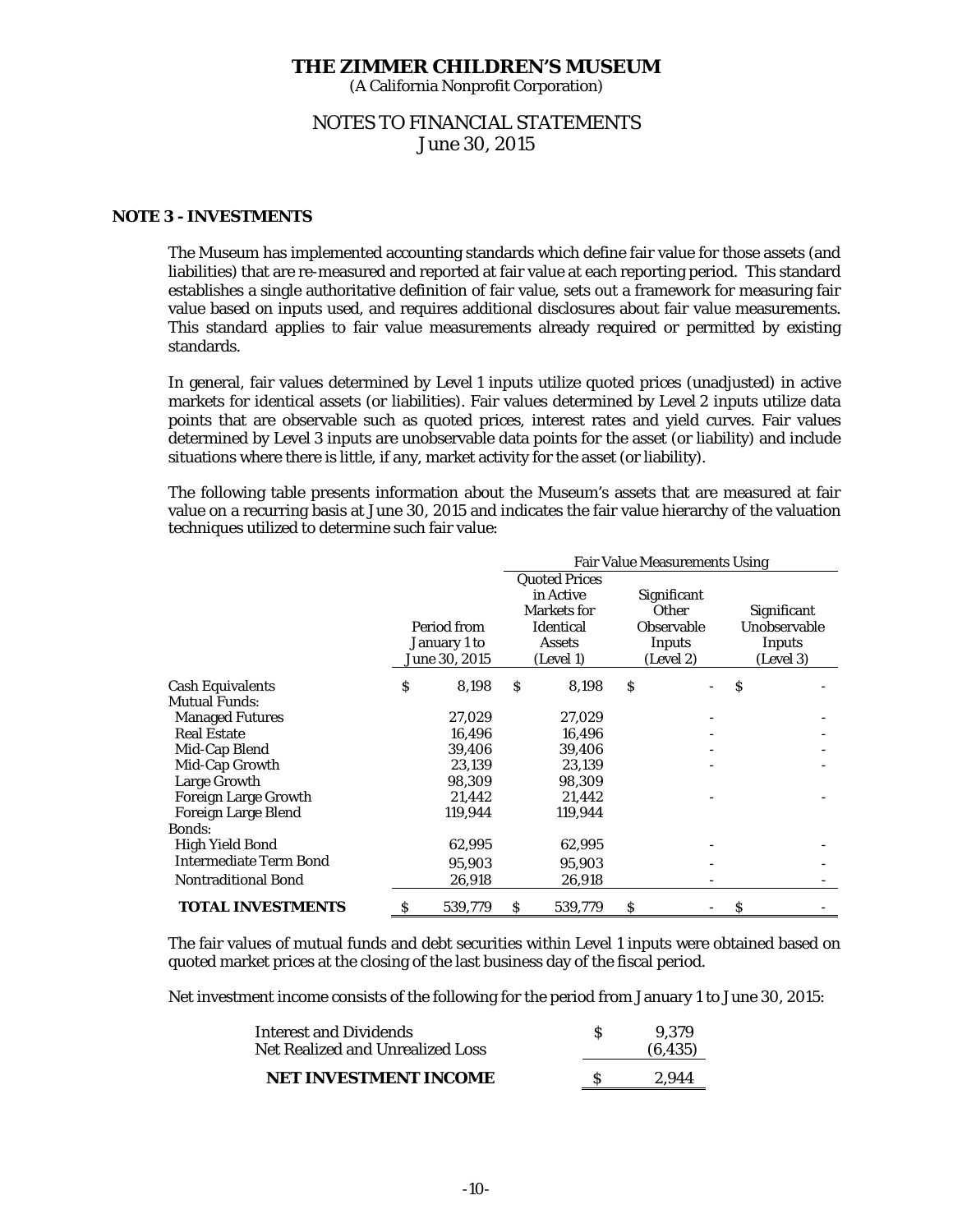(A California Nonprofit Corporation)

# NOTES TO FINANCIAL STATEMENTS June 30, 2015

## **NOTE 4 - CONTRIBUTIONS RECEIVABLE**

Unconditional promises to give are included in the financial statements as contributions receivable and revenue of the appropriate net asset category. Contributions receivable are for future operations of the Museum and are expected to be realized in less than one year.

## **NOTE 5 - PROPERTY AND EQUIPMENT**

Property and equipment at June 30, 2015 are summarized as follows:

| <b>Museum Exhibits</b>                | S | 478,539    |
|---------------------------------------|---|------------|
| <b>Furniture and Equipment</b>        |   | 111,994    |
| <b>Computers and Information</b>      |   |            |
| <b>Technology Equipment</b>           |   | 107,078    |
| <b>TOTAL</b>                          |   | 697.611    |
| <b>Less: Accumulated Depreciation</b> |   | (547, 930) |
| NET PROPERTY AND EQUIPMENT            | S | 149.681    |

Depreciation expense for the period from January 1 to June 30, 2015 was \$35,239.

# **NOTE 6 - LINE OF CREDIT**

 The Museum has a revolving bank line of credit through March 2016 with maximum borrowing of up to \$250,000. The line of credit is secured by the Museum's financial assets and bears interest at the prime rate plus 0.50%. At June 30, 2015, there was \$50,000 outstanding on the line of credit. The prime rate was 3.25% at June 30, 2015.

## **NOTE 7 - ACCOUNTS PAYABLE AND ACCRUED LIABILITIES**

Accounts payable and accrued liabilities at June 30, 2015 consist of the following:

| <b>Accounts Payable</b><br><b>Accrued Vacation</b> | S | 14.492<br>25,225 |
|----------------------------------------------------|---|------------------|
| <b>Accrued Payroll and Payroll Taxes</b>           |   | 5,169            |
| <b>TOTAL ACCOUNTS PAYABLE</b>                      |   |                  |
| <b>AND ACCRUED LIABILITIES</b>                     |   | 44.886           |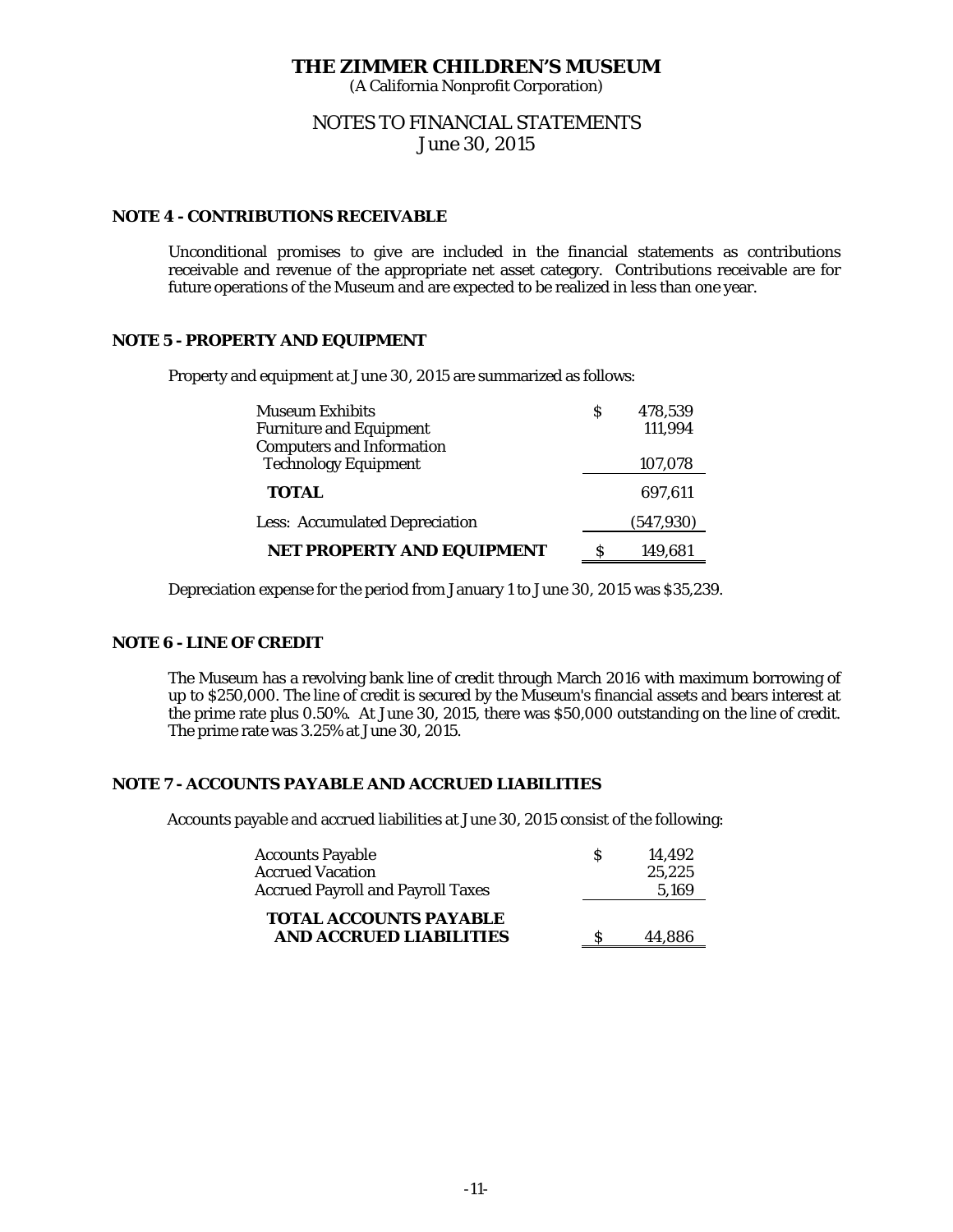(A California Nonprofit Corporation)

# NOTES TO FINANCIAL STATEMENTS June 30, 2015

# **NOTE 8 - DEFERRED REVENUE**

Deferred revenue consists of the following at June 30, 2015:

| <b>Membership Dues</b><br><b>Special Events</b> | 48.595<br>40.500 |
|-------------------------------------------------|------------------|
| <b>TOTAL DEFERRED REVENUE</b>                   | 89.095           |

## **NOTE 9 - COMMITMENTS AND CONTINGENCIES**

## **(a) OPERATING LEASES**

The Museum leases office space and facilities under a month-to-month operating lease from JFC.

Rent and occupancy expense under operating leases for the period from January 1 to June 30, 2015 was \$159,872. Rent and occupancy payments are withheld from the monthly allocation support received from JFC.

# **(b) GOVERNMENT GRANTS**

The Museum's grants are subject to inspection and audit by the corresponding funding agencies. The purpose is to determine whether the funds were used in accordance with funding agency guidelines and regulations. The potential exists for disallowance of previously funded costs. No provision has been made for any liabilities that may arise from such audits since the amounts, if any, cannot be determined.

## **NOTE 10 - CONTRIBUTED GOODS AND SERVICES**

During the period from January 1 to June 30, 2015, the Museum received in-kind donations of \$6,777, which were included in special event costs.

## **NOTE 11 - RETIREMENT PLAN**

The Zimmer Children's Museum participates with other agencies in the Basic Pension Plan for Employees of Jewish Federation Council of Greater Los Angeles, (employer identification number: 95-1643388; plan number: 001), a multiemployer defined benefit and contribution pension plan (the Multiemployer Plan). The risks of participating in the Multiemployer Plan are different from single-employer plans in the following aspects:

- Assets contributed to the Multiemployer Plan by one employer may be used to provide benefits to employees of other participating employers.
- If a participating employer stops contributing to the plan the unfunded obligations of the plan may be borne by the remaining participating employers.
- If the Museum chooses to stop participating in the Multiemployer Plan, the Museum may be required to pay the Multiemployer Plan an amount based on the underfunded status of the plan, referred to as a withdrawal liability.